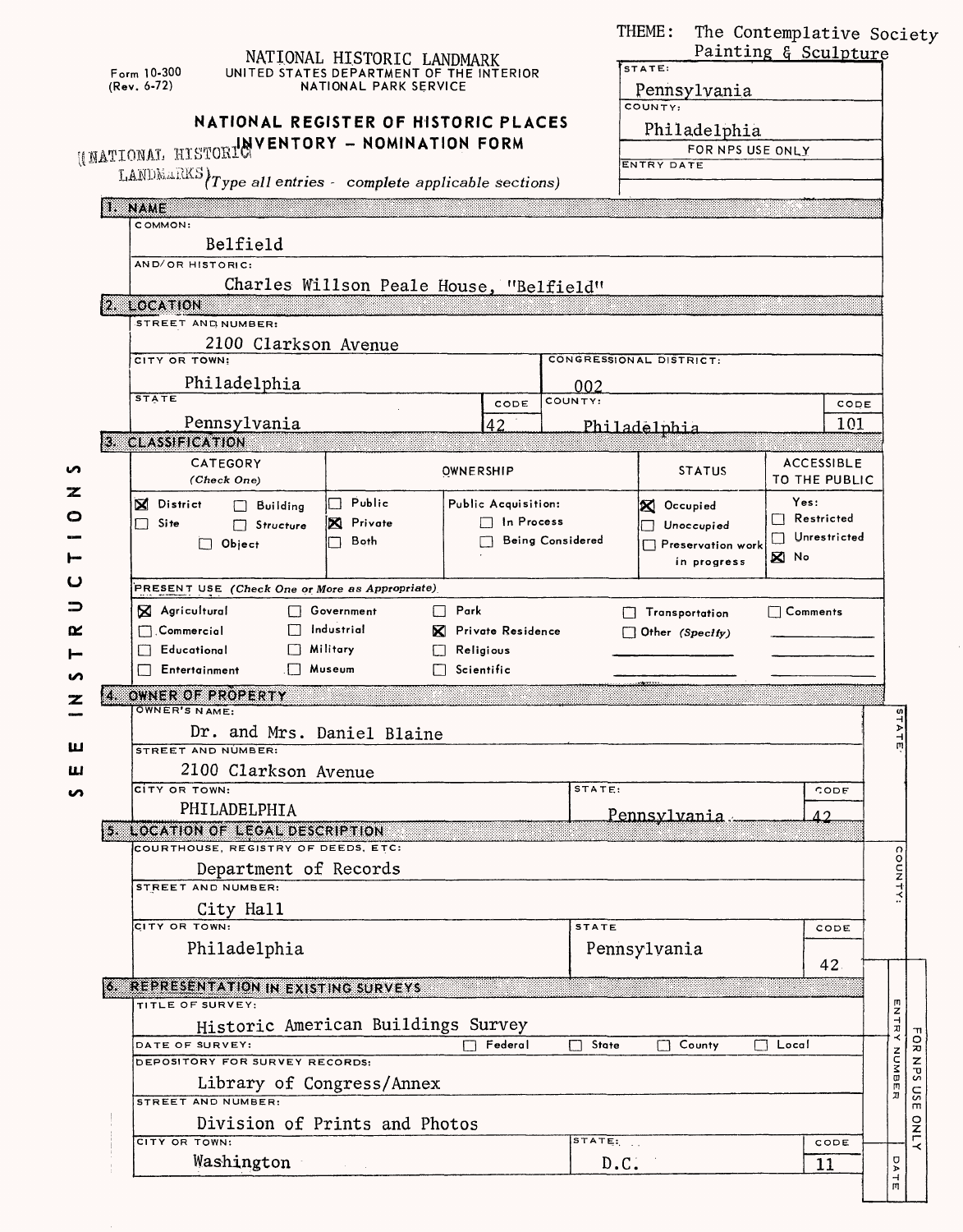|                                                                                                                                                                                                                                         |                                                                                                                                                                                                                                                                                                                                                                                                                                                                                                                                                                                                                                                    | (Check One)                 |              |                        |  |  |  |  |  |
|-----------------------------------------------------------------------------------------------------------------------------------------------------------------------------------------------------------------------------------------|----------------------------------------------------------------------------------------------------------------------------------------------------------------------------------------------------------------------------------------------------------------------------------------------------------------------------------------------------------------------------------------------------------------------------------------------------------------------------------------------------------------------------------------------------------------------------------------------------------------------------------------------------|-----------------------------|--------------|------------------------|--|--|--|--|--|
|                                                                                                                                                                                                                                         | $\Box$ Good<br>X Excellent                                                                                                                                                                                                                                                                                                                                                                                                                                                                                                                                                                                                                         | $\Box$ Fair<br>Deteriorated | $\Box$ Ruins | Unexposed              |  |  |  |  |  |
| <b>CONDITION</b>                                                                                                                                                                                                                        | (Check One)                                                                                                                                                                                                                                                                                                                                                                                                                                                                                                                                                                                                                                        |                             | (Check One)  |                        |  |  |  |  |  |
|                                                                                                                                                                                                                                         | X Altered                                                                                                                                                                                                                                                                                                                                                                                                                                                                                                                                                                                                                                          | Unaltered                   | □ Moved      | <b>X</b> Original Site |  |  |  |  |  |
| DESCRIBE THE PRESENT AND ORIGINAL <i>(if known)</i> PHYSICAL APPEARANCE                                                                                                                                                                 |                                                                                                                                                                                                                                                                                                                                                                                                                                                                                                                                                                                                                                                    |                             |              |                        |  |  |  |  |  |
|                                                                                                                                                                                                                                         | Charles Willson Peale purchased his Germantown residence in 1810 and<br>lived there until 1820, when he moved back to Philadelphia. When the<br>artist settled on his farm, it consisted of 104.5 acres, the house sit-<br>ting on top of a hill. The house remains on that site, but its land<br>now consists of only about eight acres.                                                                                                                                                                                                                                                                                                          |                             |              |                        |  |  |  |  |  |
|                                                                                                                                                                                                                                         | Erected around the middle of the eighteenth century, "Belfield" has<br>been altered over the years. Peale himself made changes in the house<br>which he said in 1810 had a gambrel roof, dormer windows, and numerous<br>rooms. During Peale's occupancy, the house's main entrance was on the<br>east, which had two-and-a-half stories and faced a road. Now, the main<br>entrance is on the garden and one-and-a-half-story side on the west. A<br>nineteenth-century owner added a story to the house and the present gam-<br>brel roof dates from about 1900. Despite such changes, the house still<br>appears much as it did in Peale's day. |                             |              |                        |  |  |  |  |  |
| The interior of the house has also been altered to some degree.<br>But<br>the living room apparently has remained largely unchanged. Located<br>on the north side of the house, the living room is said to have been<br>Peale's studio. |                                                                                                                                                                                                                                                                                                                                                                                                                                                                                                                                                                                                                                                    |                             |              |                        |  |  |  |  |  |
|                                                                                                                                                                                                                                         | The kitchen on the east side of the house was detached in Peale's time,<br>but has since been connected to the house by a two-story wing.<br>original barn is now in use as a garage, and the springhouse and the<br>two-and-a-half story tenant farmhouse are private residences.                                                                                                                                                                                                                                                                                                                                                                 |                             |              | The                    |  |  |  |  |  |
|                                                                                                                                                                                                                                         | A portion of the original garden site is still maintained as such and<br>it contains the remains of two root cellars and a fishpond. A remnant<br>of Peale's greenhouse still stands, incorporated into an 1890 greenhouse.<br>All these elements are integral to the landmark.                                                                                                                                                                                                                                                                                                                                                                    |                             |              |                        |  |  |  |  |  |
|                                                                                                                                                                                                                                         | The remainder of the original purchase is today occupied on the south and<br>west by a public park and a cluster of seven houses, on the north by<br>Lasalle College, and on the east by Central High School.                                                                                                                                                                                                                                                                                                                                                                                                                                      |                             |              |                        |  |  |  |  |  |
| <b>BOUNDARIES</b>                                                                                                                                                                                                                       |                                                                                                                                                                                                                                                                                                                                                                                                                                                                                                                                                                                                                                                    |                             |              |                        |  |  |  |  |  |
| origin.                                                                                                                                                                                                                                 | Beginning at the SW corner of Olney Avenue and North 20th Street proceed<br>W 400' along the S sidewalk of Olney Avenue, then S 490', then E 65',<br>then S 295', then E 40', then S 230' to the N curb of Belfield Avenue,<br>then E 265' to the NW corner of Belfield Avenue and North 20th Street,<br>then N 1020' along the W sidewalk of North 20th Street to the point of                                                                                                                                                                                                                                                                    |                             |              |                        |  |  |  |  |  |
|                                                                                                                                                                                                                                         | These boundaries have been determined by including the building and<br>the land which are still integrally connected with the historically<br>significant phase of the farm's history, and by excluding the portions<br>of the original purchase which have been converted for unrelated uses.                                                                                                                                                                                                                                                                                                                                                     |                             |              |                        |  |  |  |  |  |

 $\overline{a}$  $\blacksquare$  $\blacksquare$ 

 $\qquad \qquad$  $\overline{\mathbf{z}}$  $\overline{v}$  $\rightarrow$  $\overline{\mathbf{x}}$  $\blacksquare$  $\Omega$  $\overline{\phantom{a}}$  $\circ$  $\overline{\mathbf{z}}$  $\overline{v}$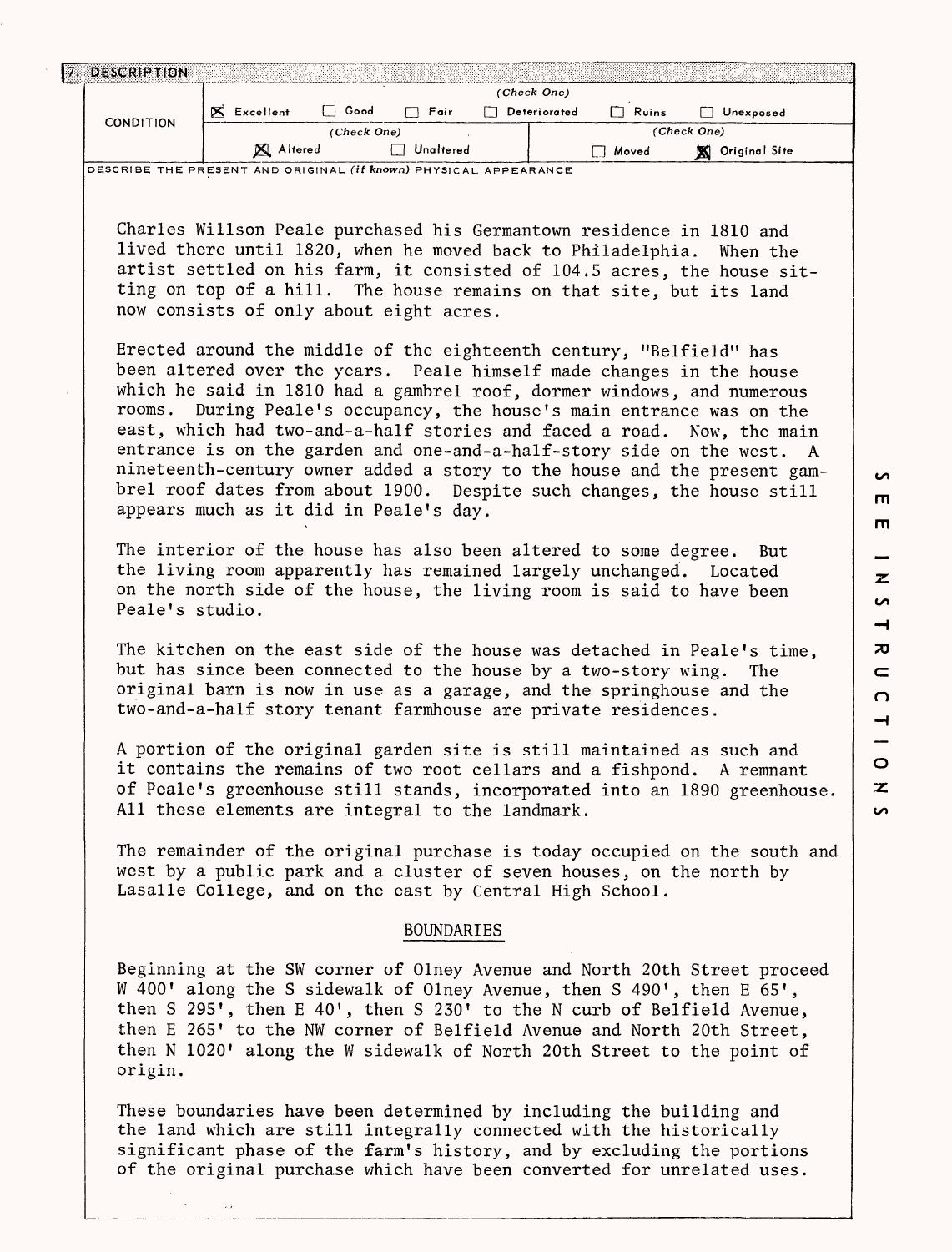| <b>EXIGNIFICANCE</b>                                     |              |                          |                 |
|----------------------------------------------------------|--------------|--------------------------|-----------------|
| PERIOD (Check One or More as Appropriate)                |              |                          |                 |
| $Pre-Columnbin$                                          | 16th Century | 18th Century<br><b>X</b> | 20th Century    |
| 15th Century                                             | 17th Century | 19th Century<br>K        |                 |
| SPECIFIC DATE(S) (If Applicable and Known)               |              | 1810-1820                |                 |
| AREAS OF SIGNIFICANCE (Check One or More as Appropriate) |              |                          |                 |
| Abor iginal                                              | E ducati on  | Political                | Urban Planning  |
| Prehistoric                                              | Engineering  | Religion/Phi-            | Other (Specify) |
| Historic                                                 | Industry     | losophy                  |                 |
| Agriculture<br>l 1                                       | Invention    | Science                  |                 |
| Architecture<br>П                                        | Landscape    | Sculpture                |                 |
| Ø<br>Art                                                 | Architecture | Social/Human-            |                 |
| Commerce                                                 | Literature   | itarian                  |                 |
| Communications                                           | Military     | Theater                  |                 |
| Conservation                                             | Music        | Transportation           |                 |

**TATEMENT OF SIGNIFICANCE** 

Charles Willson Peale was the preeminent painter in America between 1774 and 1793, noted especially for his miniatures and portraits, which included seven likenesses of George Washington. In 1810, at the age of sixty-nine, Peale transferred the management of his famous museum to his son, and retired from commercial painting to the country, where he had purchased a farm and over one hundred acres of rolling land in Germantown, Pennsylvania. The property, first named "Farm Perservere" and later, "Belfield," was soon enhanced by an extensive formal garden and a textile mill\*, both products of Peale's active ingenuity. In 1820, Peale returned to Philadelphia to live, and finally sold "Belfield" in 1826. Today, the farmhouse and many of the outbuildings still remain as a working farm of eight acres at 2100 Clarkson Road.

## BIOGRAPHY

Charles Willson Peale was born in Queen Anne's County, Maryland in 1741. The future artist's skill with his hands quickly showed itself and before he was twenty-two he had constructed coaches, built clocks, produced silver, and made saddles. Peale's ability to make things is probably best remembered by the set of false teeth that he subsequently made for George Washington, which imperfect denture caused the sunken mouth that appears in Gilbert Stuart's portraits of Washington.

About 1763, Peale turned from saddling to painting, having previously exhibited an interest in art, and paid for some instruction by John Hesselius by giving the old artist a saddle. Desiring additional advice, the Marylander travelled to Boston in 1765 and sought guidance from John Singleton Copley. Subsequently, Peale's progress and determination influenced some of his wealthier acquaintances in Annapolis to sponsor his going to London to study under Benjamin West, the American expatriate artist who was a major force in British painting. West, in his kindly, paternal fashion, accepted Peale, even taking the young artist into his household when he was almost indigent, and Peale worked under the master between January, 1767-March, 1769. Historical painting, portraiture in oils, and miniature painting were all studied by Peale while in London.

ທ  $\mathbf{z}$  $\circ$ Iu  $\Rightarrow$  $\alpha$  $\vdash$  $\overline{a}$  $\mathbf{z}$ **LU LJ co**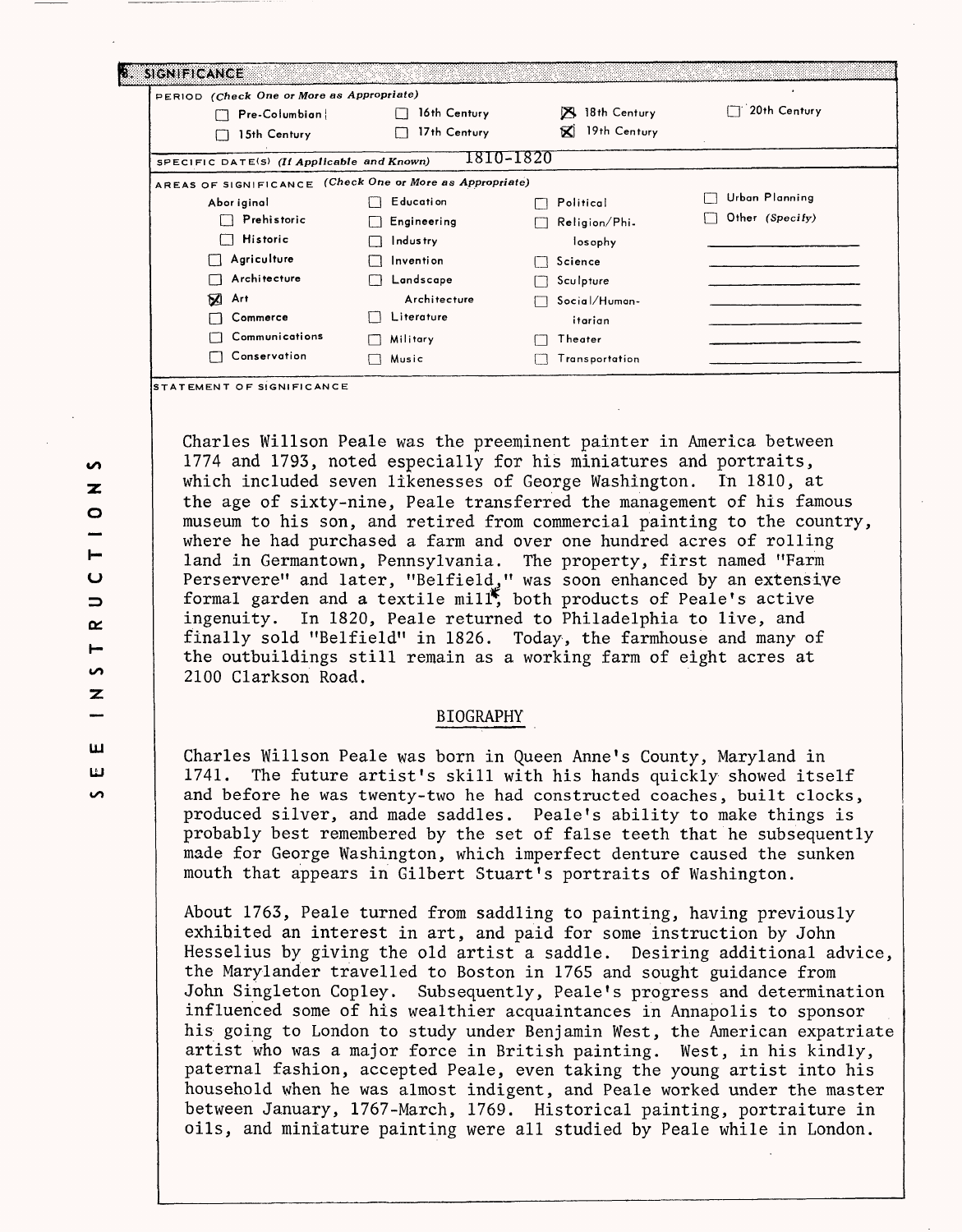## 9. MAJOR BIBLIOGRAPHICAL REFERENCES

| 10 GEOGRAPHICAL DATA<br>LATITUDE AND LONGITUDE COORDINATES<br>LATITUDE AND LONGITUDE COORDINATES<br>O.<br>DEFINING THE CENTER POINT OF A PROPERTY<br>DEFINING A RECTANGLE LOCATING THE PROPERTY<br>OF LESS THAN TEN ACRES<br>R<br>CORNER<br>LATITUDE<br>LONGITUDE<br>LATITUDE<br><b>LONGITUDE</b><br><b>UTM</b><br> Degrees Minutes Seconds   Degrees Minutes Seconds  <br>Degrees Minutes Seconds<br>Degrees Minutes Seconds<br>$\circ$<br>$\circ$<br>$\bullet$<br><b>NW</b><br>$\circ$<br><b>NE</b><br>18.486740.4431770<br>$\bullet$<br>Ω<br><b>SE</b><br>Ω<br><b>SW</b><br>$\overline{8.4}$<br>APPROXIMATE ACREAGE OF NOMINATED PROPERTY:<br>LIST ALL STATES AND COUNTIES FOR PROPERTIES OVERLAPPING STATE OR COUNTY BOUNDARIES<br>STATE:<br>CODE<br>COUNTY<br>CODE<br>STATE:<br>CODE<br>COUNTY:<br>CODE<br>CODE<br>COUNTY:<br>CODE<br>STATE:<br>COUNTY:<br>CODE<br>CODE<br>STATE:<br><b>II. FORM PREPARED BY</b><br>NAME AND TITLE:<br>Richard E. Greenwood, Historian, Landmark Review Project<br>DATE<br><b>ORGANIZATION</b><br>Historic Sites Survey, Landmark Review Project<br>11/12/74<br><b>STREET AND NUMBER:</b><br>1100 L. Street, N.W.<br><b>STATE</b><br>CODE<br>CITY OR TOWN:<br>Washington<br>D.C.<br><b>12. STATE LIAISON OFFICER CERTIFICATION</b><br>NATIONAL REGISTER VERIFICATION<br>As the designated State Liaison Officer for the Na-<br>I hereby certify that this property is included in the<br>tional Historic Preservation Act of 1966 (Public Law<br>National Register.<br>89-665). I hereby nominate this property for inclusion<br>(NATIONAL RISTORIC<br>in the National Register and certify that it has been<br>LANDHYRRETTE<br>evaluated according to the criteria and procedures set<br>forth by the National Park Service. The recommended<br>Director, Office of Archdology and Historic Preservation<br>level of significance of this nomination is:<br>Local $\Box$<br>State $\Box$<br>National $\Box$<br>(NAT)<br>${\bf D}$ ate<br>(NATIONAL RISTORIC<br>ೆದೂ<br>Name LANDMARKS)<br>ATTEST:<br>Arch. Sarveys<br>Bou<br>Title<br>(NATIONAL HISTORIC<br>Keeper of | Royal Cortissoz and Samuel Isham, The History of American Painting<br>(New York, 1927).<br>Jessie J. Poesch, "Mr. Peale's 'Farm Perservere': Some Documentary Views,'<br>Proceedings of the American Philosophical Society (Philadelphia, 1956).<br>Charles Coleman Sellers, Charles Willson Peale (Scribners, New York, 1969)<br>Incidental Reports, National Historic Landmark Files, Washington. |  |  |  |  |  |  |  |   |   |
|------------------------------------------------------------------------------------------------------------------------------------------------------------------------------------------------------------------------------------------------------------------------------------------------------------------------------------------------------------------------------------------------------------------------------------------------------------------------------------------------------------------------------------------------------------------------------------------------------------------------------------------------------------------------------------------------------------------------------------------------------------------------------------------------------------------------------------------------------------------------------------------------------------------------------------------------------------------------------------------------------------------------------------------------------------------------------------------------------------------------------------------------------------------------------------------------------------------------------------------------------------------------------------------------------------------------------------------------------------------------------------------------------------------------------------------------------------------------------------------------------------------------------------------------------------------------------------------------------------------------------------------------------------------------------------------------------------------------------------------------------------------------------------------------------------------------------------------------------------------------------------------------------------------------------------------------------------------------------------------------------------------------------------------------------------------------------------------------------------|-----------------------------------------------------------------------------------------------------------------------------------------------------------------------------------------------------------------------------------------------------------------------------------------------------------------------------------------------------------------------------------------------------|--|--|--|--|--|--|--|---|---|
|                                                                                                                                                                                                                                                                                                                                                                                                                                                                                                                                                                                                                                                                                                                                                                                                                                                                                                                                                                                                                                                                                                                                                                                                                                                                                                                                                                                                                                                                                                                                                                                                                                                                                                                                                                                                                                                                                                                                                                                                                                                                                                            |                                                                                                                                                                                                                                                                                                                                                                                                     |  |  |  |  |  |  |  |   |   |
|                                                                                                                                                                                                                                                                                                                                                                                                                                                                                                                                                                                                                                                                                                                                                                                                                                                                                                                                                                                                                                                                                                                                                                                                                                                                                                                                                                                                                                                                                                                                                                                                                                                                                                                                                                                                                                                                                                                                                                                                                                                                                                            |                                                                                                                                                                                                                                                                                                                                                                                                     |  |  |  |  |  |  |  |   |   |
|                                                                                                                                                                                                                                                                                                                                                                                                                                                                                                                                                                                                                                                                                                                                                                                                                                                                                                                                                                                                                                                                                                                                                                                                                                                                                                                                                                                                                                                                                                                                                                                                                                                                                                                                                                                                                                                                                                                                                                                                                                                                                                            |                                                                                                                                                                                                                                                                                                                                                                                                     |  |  |  |  |  |  |  |   |   |
|                                                                                                                                                                                                                                                                                                                                                                                                                                                                                                                                                                                                                                                                                                                                                                                                                                                                                                                                                                                                                                                                                                                                                                                                                                                                                                                                                                                                                                                                                                                                                                                                                                                                                                                                                                                                                                                                                                                                                                                                                                                                                                            |                                                                                                                                                                                                                                                                                                                                                                                                     |  |  |  |  |  |  |  |   |   |
|                                                                                                                                                                                                                                                                                                                                                                                                                                                                                                                                                                                                                                                                                                                                                                                                                                                                                                                                                                                                                                                                                                                                                                                                                                                                                                                                                                                                                                                                                                                                                                                                                                                                                                                                                                                                                                                                                                                                                                                                                                                                                                            |                                                                                                                                                                                                                                                                                                                                                                                                     |  |  |  |  |  |  |  |   |   |
|                                                                                                                                                                                                                                                                                                                                                                                                                                                                                                                                                                                                                                                                                                                                                                                                                                                                                                                                                                                                                                                                                                                                                                                                                                                                                                                                                                                                                                                                                                                                                                                                                                                                                                                                                                                                                                                                                                                                                                                                                                                                                                            |                                                                                                                                                                                                                                                                                                                                                                                                     |  |  |  |  |  |  |  |   |   |
|                                                                                                                                                                                                                                                                                                                                                                                                                                                                                                                                                                                                                                                                                                                                                                                                                                                                                                                                                                                                                                                                                                                                                                                                                                                                                                                                                                                                                                                                                                                                                                                                                                                                                                                                                                                                                                                                                                                                                                                                                                                                                                            |                                                                                                                                                                                                                                                                                                                                                                                                     |  |  |  |  |  |  |  |   |   |
|                                                                                                                                                                                                                                                                                                                                                                                                                                                                                                                                                                                                                                                                                                                                                                                                                                                                                                                                                                                                                                                                                                                                                                                                                                                                                                                                                                                                                                                                                                                                                                                                                                                                                                                                                                                                                                                                                                                                                                                                                                                                                                            |                                                                                                                                                                                                                                                                                                                                                                                                     |  |  |  |  |  |  |  |   |   |
|                                                                                                                                                                                                                                                                                                                                                                                                                                                                                                                                                                                                                                                                                                                                                                                                                                                                                                                                                                                                                                                                                                                                                                                                                                                                                                                                                                                                                                                                                                                                                                                                                                                                                                                                                                                                                                                                                                                                                                                                                                                                                                            |                                                                                                                                                                                                                                                                                                                                                                                                     |  |  |  |  |  |  |  |   |   |
|                                                                                                                                                                                                                                                                                                                                                                                                                                                                                                                                                                                                                                                                                                                                                                                                                                                                                                                                                                                                                                                                                                                                                                                                                                                                                                                                                                                                                                                                                                                                                                                                                                                                                                                                                                                                                                                                                                                                                                                                                                                                                                            |                                                                                                                                                                                                                                                                                                                                                                                                     |  |  |  |  |  |  |  |   | n |
|                                                                                                                                                                                                                                                                                                                                                                                                                                                                                                                                                                                                                                                                                                                                                                                                                                                                                                                                                                                                                                                                                                                                                                                                                                                                                                                                                                                                                                                                                                                                                                                                                                                                                                                                                                                                                                                                                                                                                                                                                                                                                                            |                                                                                                                                                                                                                                                                                                                                                                                                     |  |  |  |  |  |  |  |   | ш |
|                                                                                                                                                                                                                                                                                                                                                                                                                                                                                                                                                                                                                                                                                                                                                                                                                                                                                                                                                                                                                                                                                                                                                                                                                                                                                                                                                                                                                                                                                                                                                                                                                                                                                                                                                                                                                                                                                                                                                                                                                                                                                                            |                                                                                                                                                                                                                                                                                                                                                                                                     |  |  |  |  |  |  |  |   |   |
|                                                                                                                                                                                                                                                                                                                                                                                                                                                                                                                                                                                                                                                                                                                                                                                                                                                                                                                                                                                                                                                                                                                                                                                                                                                                                                                                                                                                                                                                                                                                                                                                                                                                                                                                                                                                                                                                                                                                                                                                                                                                                                            |                                                                                                                                                                                                                                                                                                                                                                                                     |  |  |  |  |  |  |  |   | п |
|                                                                                                                                                                                                                                                                                                                                                                                                                                                                                                                                                                                                                                                                                                                                                                                                                                                                                                                                                                                                                                                                                                                                                                                                                                                                                                                                                                                                                                                                                                                                                                                                                                                                                                                                                                                                                                                                                                                                                                                                                                                                                                            |                                                                                                                                                                                                                                                                                                                                                                                                     |  |  |  |  |  |  |  |   |   |
|                                                                                                                                                                                                                                                                                                                                                                                                                                                                                                                                                                                                                                                                                                                                                                                                                                                                                                                                                                                                                                                                                                                                                                                                                                                                                                                                                                                                                                                                                                                                                                                                                                                                                                                                                                                                                                                                                                                                                                                                                                                                                                            |                                                                                                                                                                                                                                                                                                                                                                                                     |  |  |  |  |  |  |  |   | z |
|                                                                                                                                                                                                                                                                                                                                                                                                                                                                                                                                                                                                                                                                                                                                                                                                                                                                                                                                                                                                                                                                                                                                                                                                                                                                                                                                                                                                                                                                                                                                                                                                                                                                                                                                                                                                                                                                                                                                                                                                                                                                                                            |                                                                                                                                                                                                                                                                                                                                                                                                     |  |  |  |  |  |  |  |   |   |
|                                                                                                                                                                                                                                                                                                                                                                                                                                                                                                                                                                                                                                                                                                                                                                                                                                                                                                                                                                                                                                                                                                                                                                                                                                                                                                                                                                                                                                                                                                                                                                                                                                                                                                                                                                                                                                                                                                                                                                                                                                                                                                            |                                                                                                                                                                                                                                                                                                                                                                                                     |  |  |  |  |  |  |  |   |   |
|                                                                                                                                                                                                                                                                                                                                                                                                                                                                                                                                                                                                                                                                                                                                                                                                                                                                                                                                                                                                                                                                                                                                                                                                                                                                                                                                                                                                                                                                                                                                                                                                                                                                                                                                                                                                                                                                                                                                                                                                                                                                                                            |                                                                                                                                                                                                                                                                                                                                                                                                     |  |  |  |  |  |  |  |   |   |
|                                                                                                                                                                                                                                                                                                                                                                                                                                                                                                                                                                                                                                                                                                                                                                                                                                                                                                                                                                                                                                                                                                                                                                                                                                                                                                                                                                                                                                                                                                                                                                                                                                                                                                                                                                                                                                                                                                                                                                                                                                                                                                            |                                                                                                                                                                                                                                                                                                                                                                                                     |  |  |  |  |  |  |  | ᅍ |   |
|                                                                                                                                                                                                                                                                                                                                                                                                                                                                                                                                                                                                                                                                                                                                                                                                                                                                                                                                                                                                                                                                                                                                                                                                                                                                                                                                                                                                                                                                                                                                                                                                                                                                                                                                                                                                                                                                                                                                                                                                                                                                                                            |                                                                                                                                                                                                                                                                                                                                                                                                     |  |  |  |  |  |  |  |   | c |
|                                                                                                                                                                                                                                                                                                                                                                                                                                                                                                                                                                                                                                                                                                                                                                                                                                                                                                                                                                                                                                                                                                                                                                                                                                                                                                                                                                                                                                                                                                                                                                                                                                                                                                                                                                                                                                                                                                                                                                                                                                                                                                            |                                                                                                                                                                                                                                                                                                                                                                                                     |  |  |  |  |  |  |  |   | О |
|                                                                                                                                                                                                                                                                                                                                                                                                                                                                                                                                                                                                                                                                                                                                                                                                                                                                                                                                                                                                                                                                                                                                                                                                                                                                                                                                                                                                                                                                                                                                                                                                                                                                                                                                                                                                                                                                                                                                                                                                                                                                                                            |                                                                                                                                                                                                                                                                                                                                                                                                     |  |  |  |  |  |  |  |   |   |
|                                                                                                                                                                                                                                                                                                                                                                                                                                                                                                                                                                                                                                                                                                                                                                                                                                                                                                                                                                                                                                                                                                                                                                                                                                                                                                                                                                                                                                                                                                                                                                                                                                                                                                                                                                                                                                                                                                                                                                                                                                                                                                            |                                                                                                                                                                                                                                                                                                                                                                                                     |  |  |  |  |  |  |  |   |   |
|                                                                                                                                                                                                                                                                                                                                                                                                                                                                                                                                                                                                                                                                                                                                                                                                                                                                                                                                                                                                                                                                                                                                                                                                                                                                                                                                                                                                                                                                                                                                                                                                                                                                                                                                                                                                                                                                                                                                                                                                                                                                                                            |                                                                                                                                                                                                                                                                                                                                                                                                     |  |  |  |  |  |  |  |   | О |
|                                                                                                                                                                                                                                                                                                                                                                                                                                                                                                                                                                                                                                                                                                                                                                                                                                                                                                                                                                                                                                                                                                                                                                                                                                                                                                                                                                                                                                                                                                                                                                                                                                                                                                                                                                                                                                                                                                                                                                                                                                                                                                            |                                                                                                                                                                                                                                                                                                                                                                                                     |  |  |  |  |  |  |  |   | z |
|                                                                                                                                                                                                                                                                                                                                                                                                                                                                                                                                                                                                                                                                                                                                                                                                                                                                                                                                                                                                                                                                                                                                                                                                                                                                                                                                                                                                                                                                                                                                                                                                                                                                                                                                                                                                                                                                                                                                                                                                                                                                                                            |                                                                                                                                                                                                                                                                                                                                                                                                     |  |  |  |  |  |  |  |   |   |
|                                                                                                                                                                                                                                                                                                                                                                                                                                                                                                                                                                                                                                                                                                                                                                                                                                                                                                                                                                                                                                                                                                                                                                                                                                                                                                                                                                                                                                                                                                                                                                                                                                                                                                                                                                                                                                                                                                                                                                                                                                                                                                            |                                                                                                                                                                                                                                                                                                                                                                                                     |  |  |  |  |  |  |  |   | ഗ |
|                                                                                                                                                                                                                                                                                                                                                                                                                                                                                                                                                                                                                                                                                                                                                                                                                                                                                                                                                                                                                                                                                                                                                                                                                                                                                                                                                                                                                                                                                                                                                                                                                                                                                                                                                                                                                                                                                                                                                                                                                                                                                                            |                                                                                                                                                                                                                                                                                                                                                                                                     |  |  |  |  |  |  |  |   |   |
|                                                                                                                                                                                                                                                                                                                                                                                                                                                                                                                                                                                                                                                                                                                                                                                                                                                                                                                                                                                                                                                                                                                                                                                                                                                                                                                                                                                                                                                                                                                                                                                                                                                                                                                                                                                                                                                                                                                                                                                                                                                                                                            |                                                                                                                                                                                                                                                                                                                                                                                                     |  |  |  |  |  |  |  |   |   |
|                                                                                                                                                                                                                                                                                                                                                                                                                                                                                                                                                                                                                                                                                                                                                                                                                                                                                                                                                                                                                                                                                                                                                                                                                                                                                                                                                                                                                                                                                                                                                                                                                                                                                                                                                                                                                                                                                                                                                                                                                                                                                                            |                                                                                                                                                                                                                                                                                                                                                                                                     |  |  |  |  |  |  |  |   |   |
|                                                                                                                                                                                                                                                                                                                                                                                                                                                                                                                                                                                                                                                                                                                                                                                                                                                                                                                                                                                                                                                                                                                                                                                                                                                                                                                                                                                                                                                                                                                                                                                                                                                                                                                                                                                                                                                                                                                                                                                                                                                                                                            |                                                                                                                                                                                                                                                                                                                                                                                                     |  |  |  |  |  |  |  |   |   |
|                                                                                                                                                                                                                                                                                                                                                                                                                                                                                                                                                                                                                                                                                                                                                                                                                                                                                                                                                                                                                                                                                                                                                                                                                                                                                                                                                                                                                                                                                                                                                                                                                                                                                                                                                                                                                                                                                                                                                                                                                                                                                                            |                                                                                                                                                                                                                                                                                                                                                                                                     |  |  |  |  |  |  |  |   |   |
|                                                                                                                                                                                                                                                                                                                                                                                                                                                                                                                                                                                                                                                                                                                                                                                                                                                                                                                                                                                                                                                                                                                                                                                                                                                                                                                                                                                                                                                                                                                                                                                                                                                                                                                                                                                                                                                                                                                                                                                                                                                                                                            |                                                                                                                                                                                                                                                                                                                                                                                                     |  |  |  |  |  |  |  |   |   |
|                                                                                                                                                                                                                                                                                                                                                                                                                                                                                                                                                                                                                                                                                                                                                                                                                                                                                                                                                                                                                                                                                                                                                                                                                                                                                                                                                                                                                                                                                                                                                                                                                                                                                                                                                                                                                                                                                                                                                                                                                                                                                                            |                                                                                                                                                                                                                                                                                                                                                                                                     |  |  |  |  |  |  |  |   |   |
|                                                                                                                                                                                                                                                                                                                                                                                                                                                                                                                                                                                                                                                                                                                                                                                                                                                                                                                                                                                                                                                                                                                                                                                                                                                                                                                                                                                                                                                                                                                                                                                                                                                                                                                                                                                                                                                                                                                                                                                                                                                                                                            |                                                                                                                                                                                                                                                                                                                                                                                                     |  |  |  |  |  |  |  |   |   |
|                                                                                                                                                                                                                                                                                                                                                                                                                                                                                                                                                                                                                                                                                                                                                                                                                                                                                                                                                                                                                                                                                                                                                                                                                                                                                                                                                                                                                                                                                                                                                                                                                                                                                                                                                                                                                                                                                                                                                                                                                                                                                                            |                                                                                                                                                                                                                                                                                                                                                                                                     |  |  |  |  |  |  |  |   |   |
|                                                                                                                                                                                                                                                                                                                                                                                                                                                                                                                                                                                                                                                                                                                                                                                                                                                                                                                                                                                                                                                                                                                                                                                                                                                                                                                                                                                                                                                                                                                                                                                                                                                                                                                                                                                                                                                                                                                                                                                                                                                                                                            |                                                                                                                                                                                                                                                                                                                                                                                                     |  |  |  |  |  |  |  |   |   |
|                                                                                                                                                                                                                                                                                                                                                                                                                                                                                                                                                                                                                                                                                                                                                                                                                                                                                                                                                                                                                                                                                                                                                                                                                                                                                                                                                                                                                                                                                                                                                                                                                                                                                                                                                                                                                                                                                                                                                                                                                                                                                                            |                                                                                                                                                                                                                                                                                                                                                                                                     |  |  |  |  |  |  |  |   |   |
|                                                                                                                                                                                                                                                                                                                                                                                                                                                                                                                                                                                                                                                                                                                                                                                                                                                                                                                                                                                                                                                                                                                                                                                                                                                                                                                                                                                                                                                                                                                                                                                                                                                                                                                                                                                                                                                                                                                                                                                                                                                                                                            |                                                                                                                                                                                                                                                                                                                                                                                                     |  |  |  |  |  |  |  |   |   |
| LANDMARKS)                                                                                                                                                                                                                                                                                                                                                                                                                                                                                                                                                                                                                                                                                                                                                                                                                                                                                                                                                                                                                                                                                                                                                                                                                                                                                                                                                                                                                                                                                                                                                                                                                                                                                                                                                                                                                                                                                                                                                                                                                                                                                                 |                                                                                                                                                                                                                                                                                                                                                                                                     |  |  |  |  |  |  |  |   |   |
| <b>Actr</b><br>Date<br>Date                                                                                                                                                                                                                                                                                                                                                                                                                                                                                                                                                                                                                                                                                                                                                                                                                                                                                                                                                                                                                                                                                                                                                                                                                                                                                                                                                                                                                                                                                                                                                                                                                                                                                                                                                                                                                                                                                                                                                                                                                                                                                |                                                                                                                                                                                                                                                                                                                                                                                                     |  |  |  |  |  |  |  |   |   |

GPO 931-894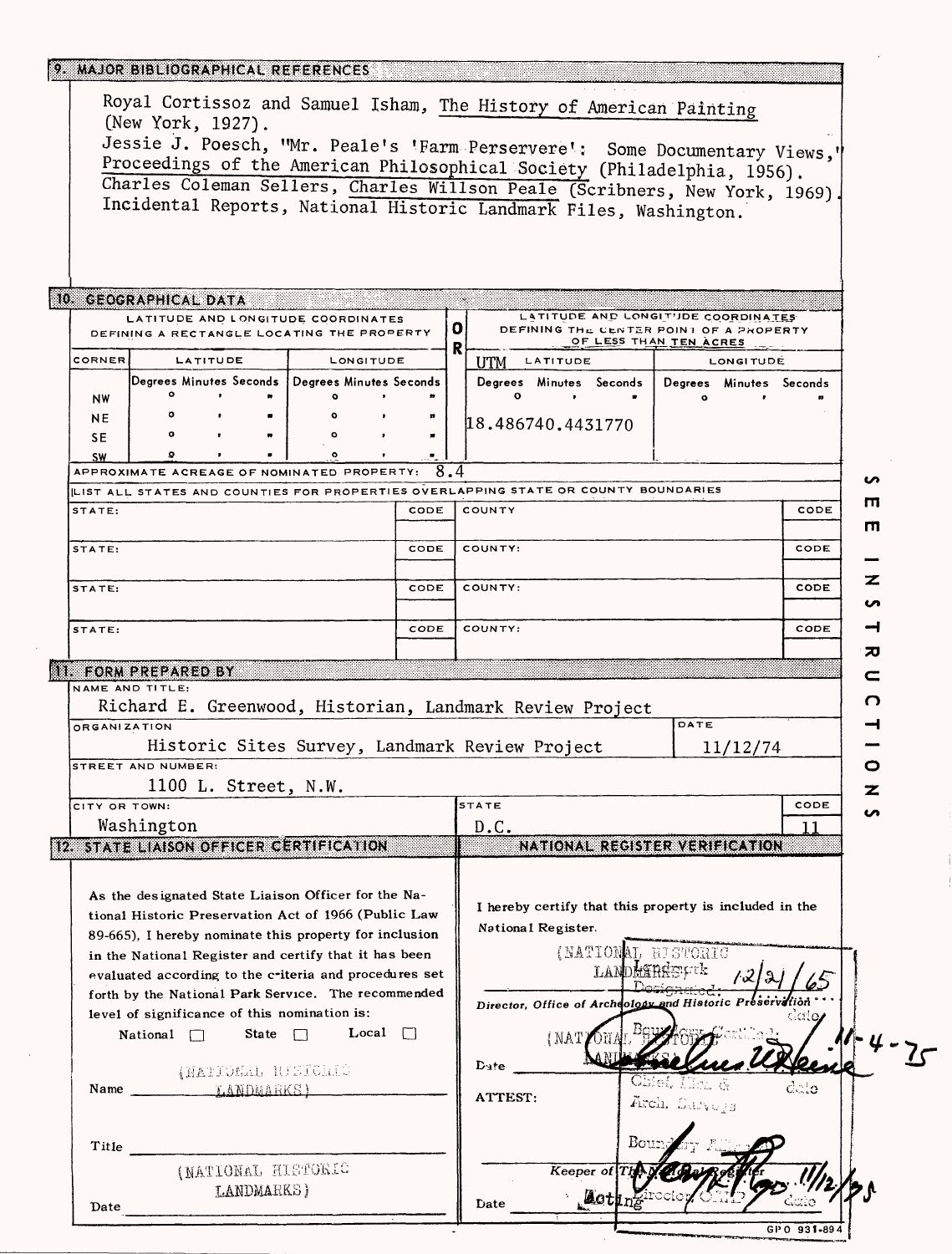## **UNITED STATES DEPARTMENT OF THE INTERIOR NATIONAL PARK SERVICE**

**NATIONAL REGISTER OF HISTORIC PLACES**<br>(NATIONAL HISTORIC **INVENTORY - NOMINATION FORM** 

 $_{\rm LANDMAERSS}$  **INVENTORY - NOMINATION FORM** 

*(Number all entries)*

| STATE<br>Pennsylvania |      |  |  |  |  |
|-----------------------|------|--|--|--|--|
| COUNTY                |      |  |  |  |  |
| Philadelphia          |      |  |  |  |  |
| FOR NPS USE ONLY      |      |  |  |  |  |
| ENTRY NUMBER          | DATE |  |  |  |  |
|                       |      |  |  |  |  |

*(Continuation Sheet)*

8. Significance second page

Upon his return to America, Peale began painting portraits, and by 1776 had established himself in Philadelphia.

In many repects Peale conforms to our idea of the shrewd, practical, and mechanically talented Yankee. And if there is something of a "mechanical" quality in his painting, then perhaps that is due to Peale's conviction that anyone could learn to paint, that native talent was not necessary. There is no doubt that Peale had ability, but evidence indicates that he finally concentrated on painting because he realized that it could afford a better income and greater prestige than coach-making or saddling. His pragmatic approach to painting is also shown by the fact that he taught his brother James to paint miniatures and then eliminated himself as a competitor; and that in his later years he taught his sons to paint portraits and then practically ceased painting himself. The man's practicality also helped to lead him into a myriad of other activities: he served as a captain of volunteers during part of the American Revolution; he became a member of the Pennsylvania legislature in 1779; he opened a museum in 1782 (which he moved to the second floor of Independence Hall--Mastodon skeleton, stuffed birds, portraits of Revolutionary leaders, and all-in 1802); and he played a major role in the establishment of the Pennsylvania Academy of the Fine Arts in 1803.

The painter was as personable as he was industrious. As John Adams said, Peale was "a tender, soft, affectionate creature." Peale married three times and outlived all of his wives, by the first two of whom he had a dozen children who survived infancy. The sons received such names as "Raphael," "Rembrandt," and "Reubens," and some of them achieved minor fame as artists.

As he matured, Peale became a very good portrait painter, attracting sitters from even Canada and the West Indies. His early portraits exhibit a stiffness, but subsequently that quality disappeared, perhaps because of his training under West. A rapid worker, Peale usually began with the forehead and worked down: and in some of his portraits he experimented with his colors, some of which have faded. As a portrait developed on his canvas, Peale attempted to portray the character of his sitter, but more often than not the finished painting evidenced the friendly, moderate temper of the painter. His portrait of Thayendanegea, a noted Indian of the time, literally pictures the man, but the face expresses the artist's "hopes for peace interracial fraternity (rather) than . . . the Indian's complex character." \*1 Besides his portraits, Peale produced innumerable miniatures, all of which show his great talent for that branch of painting.

Today, a great body of Peale's work is not only valued because of its artistic merit, but also because of its historical value. During the